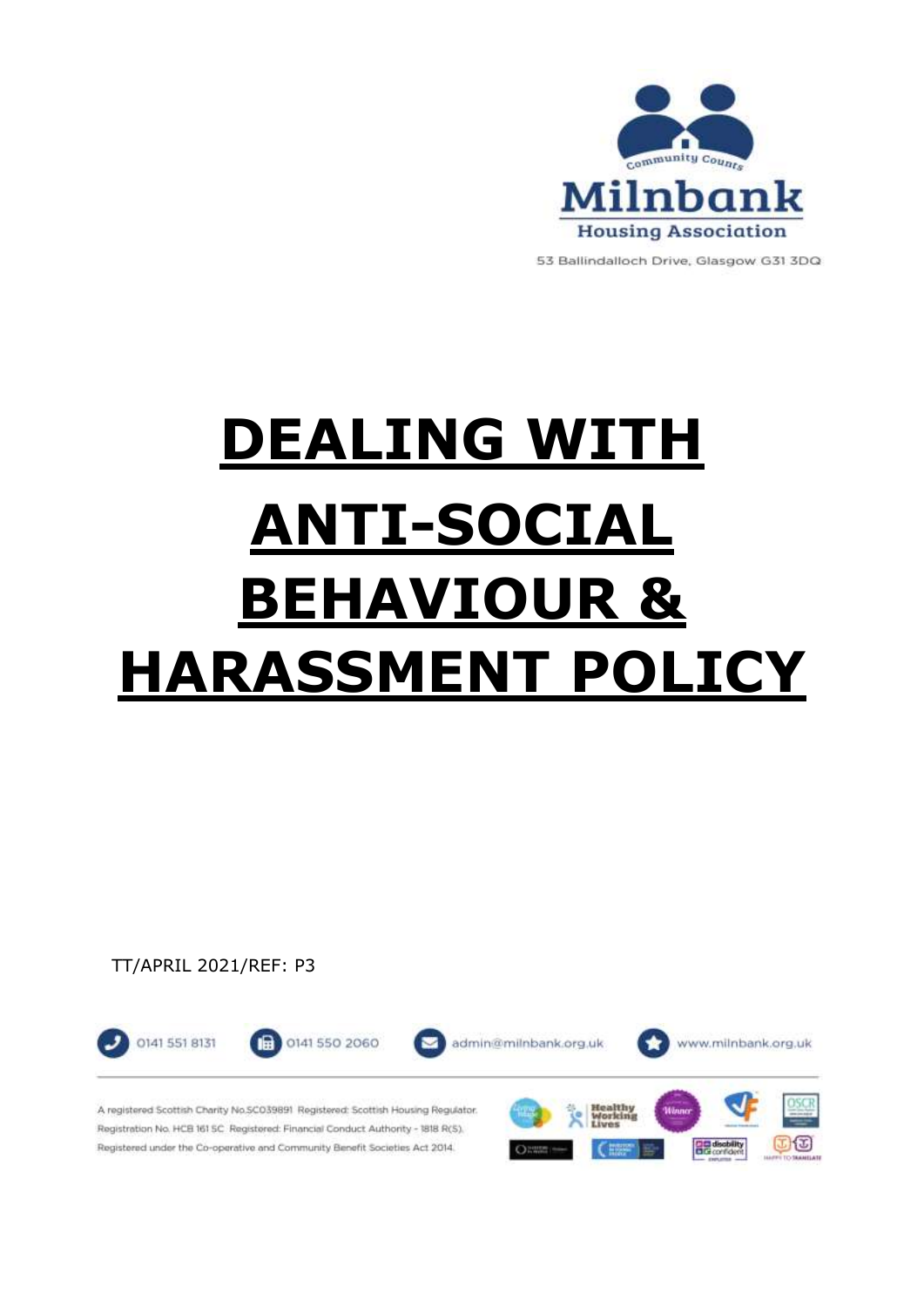# **1. POLICY STATEMENT**

This policy covers MHA's approach towards antisocial behaviour (ASB) and harassment. It outlines how MHA aims to deliver excellent customer service by preventing, and dealing effectively with all forms of ASB. We recognise the importance of tackling antisocial behaviour and harassment and will ensure that effective and early action is taken to tackle where and when it arises.

This policy aims to give a clear and consistent message that ASB, racial harassment or hate crime in any form will not be tolerated and that there will be consequences of such behaviour. MHA aims to address all forms of ASB effectively, fairly, timely and transparently.

Where people live close together there is always a scope for friction and disputes. Clashes of lifestyles where people from different age groups, different cultural backgrounds, different working or sleeping patterns, can easily give rise to arguments. The responsibility for common areas, problems of litter, noise, crime, and the behaviour of children can lead to disputes, which can become long running, and at times lead to harassment. Where there is behaviour that causes harassment, alarm and distress, all the tools available to the Association will be utilised in a prompt and proportionate manner based on the circumstances of the case. Below is a summary of MHA policy commitments:

- To work to prevent ASB happening in the first place
- Look to modifying behaviour through support, persuasion and legal sanction with eviction or re-housing used as last resort when all other options have been exhausted
- Focus upon the impact the ASB has on the victim, as this is likely to vary from one individual to another and respond to appropriately given the severity of the impact
- Work with partners to tackle all forms of AS and refer people on to support services where appropriate
- Identify vulnerable people, whether victim or perpetrator, and ensure staff work with them appropriately
- Ensuring that MHA comply with all relevant legislation

# **2. ROLES AND RESPONSIBILITIES**

The Housing Services Manager is responsible for the implementation of this policy in practice with a focus upon the following:

- Ensuring that all staff are familiar with the policy;
- That staff follow the policy;
- That staff have the necessary tools and training to enable them to perform their job role

Staff are responsible for ensuring that they assist MHA to carry out their obligations:

Be aware of this policy and associated guidance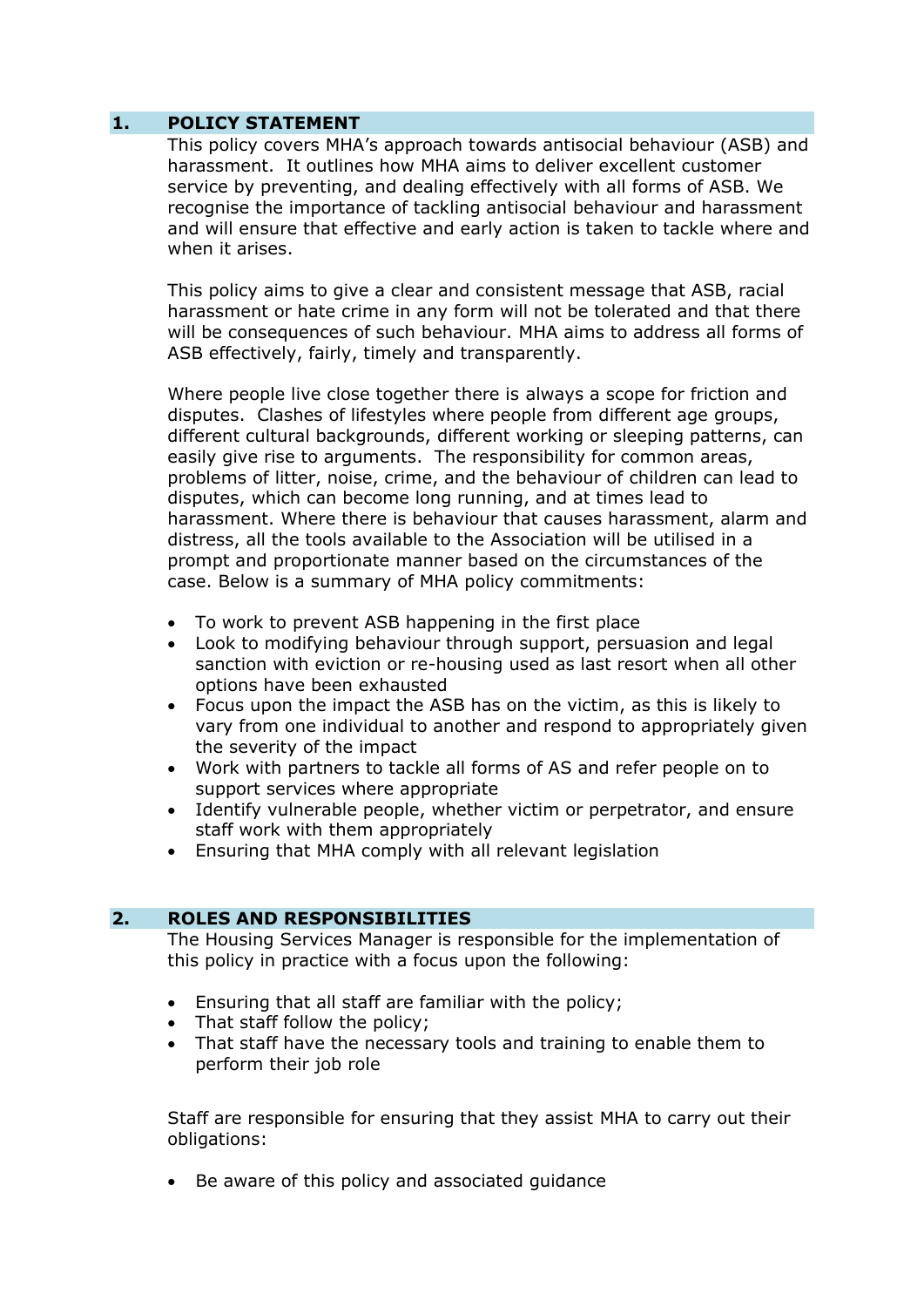- Participate in any training which the association makes available
- Communicate any issue with the policy to the Housing Services Manager

# **3. LEGISLATION, REFERENCES AND SOURCES**

The following legislation, references and sources are relevant to the delivery of this policy and related procedure

- The Antisocial Behaviour (Scotland) Act 2004
- Data Protection Act 2018
- General Data Protection Regulation
- Equality Act 2010
- The Housing (Scotland) Act 2001 and related Housing (Scotland) Act 1987
- The Housing (Scotland) Act 2014 introduces new powers including stream lined eviction for ASB and increased powers to use short Scottish Secure tenancies for ASB
- The Protection from Harassment Act 1987
- With this policy the Association is compliant with The Scottish Social Housing Charter outcome 6; "tenants and other customers live in well maintained neighbourhoods where they feel safe.

# **4. IMPACT ON DIVERSITY**

MHA is committed to promoting equality and diversity by ensuring that this policy is applied in a manner that is fair to all sections of the community, with due regard to the protected characteristics as per the Equality Act 2010.

All residents are asked to provide diversity details which are used to monitor the services we provide.

#### **5. RESIDENT CONSULTATION**

Resident consultation has not taken place for this policy review due to mandatory legislative changes.

## **6. OPERATIONAL ARRANGEMENTS**

#### a) Antisocial Behaviour

The key factor in deciding whether any specific behaviour is antisocial or not is the impact of the behaviour on others. The definition of ASB in the Antisocial Behaviour (Scotland) Act 2004 is that a person engages in ASB if they:

- Acts in a manner that causes or is likely to cause alarm or distress; or
- Pursues a course of conduct that causes or is likely to cause alarm or distress to at least one person who is not in the same household

ASB in the tenancy agreement is also referred to as nuisance and annoyance.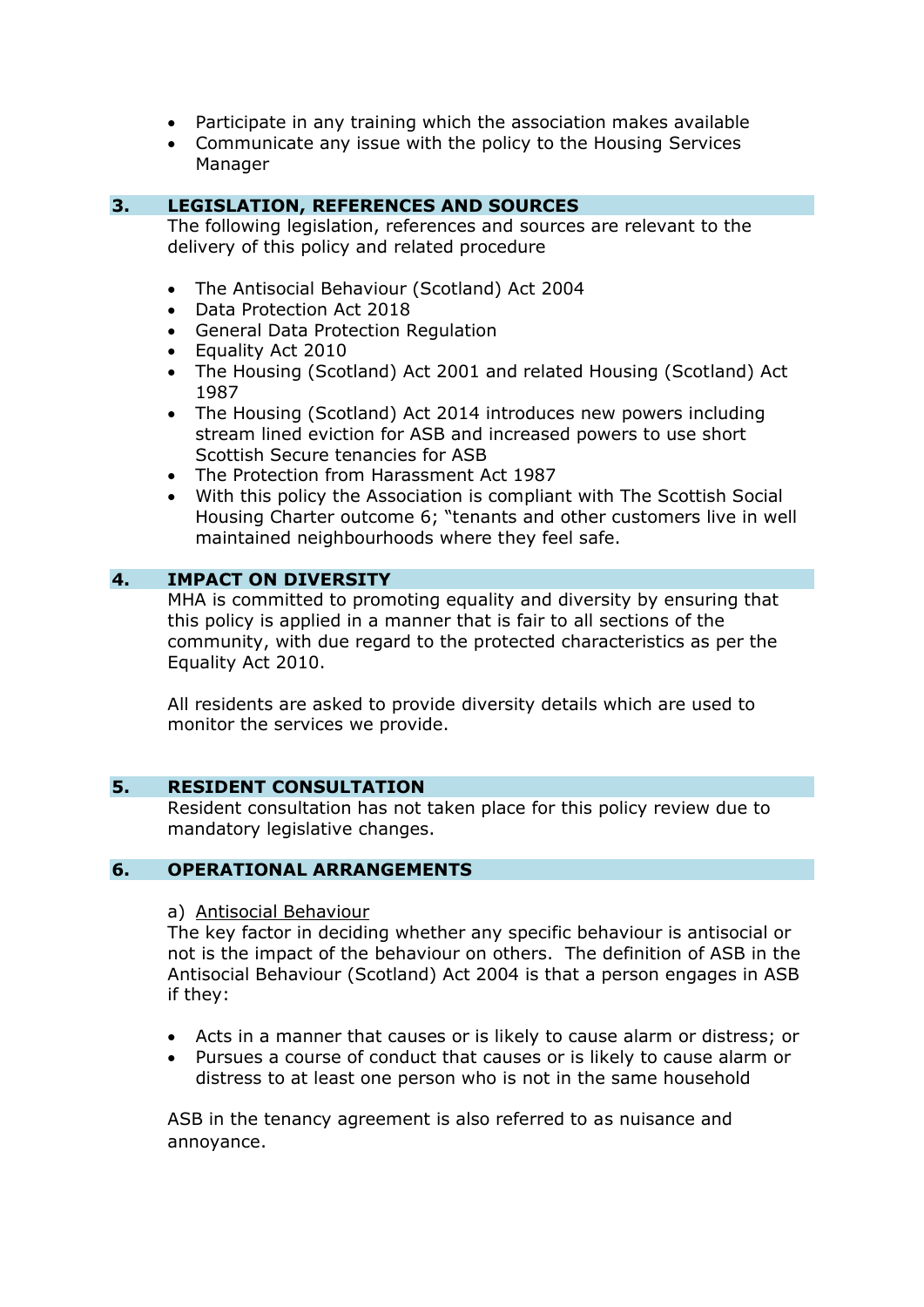The following types of behaviour will always be considered antisocial:

- Any type of criminal or alleged criminal behaviour (this includes the sale of drugs, handling stolen goods; criminal damage; prostitution; theft or assault
- Noise nuisance for instance, loud music, shouting, noise from televisions and hifi systems; excessive barking
- Intimidation and harassment. This includes malicious phone calls, putting offensive material through letter boxes etc
- Aggressive language and behaviour. This would include both verbal and physical aggression, language and gestures
- Actual violence against property or persons. This includes vandalism, fire raising and criminal damage
- Any hate related incidents that targets those of identified groups because of perceived differences such as race, religion, gender, age etc
- Using MHA property for unlawful purpose e.g. to grow or sell drugs; to store stolen goods
- Heated, aggressive, physical or unruly disputes between neighbours
- Alcohol abuse and drunken behaviour in communal or public areas
- Loitering in communal areas

#### b) Harassment and hate incidents

Harassment is a more specific form of ASB. The definition used for this policy and procedure:

- Unwanted and unwarranted conduct which is either intended to or causes a person(s) alarm or distress
- Violating another's dignity; or
- Creating an intimidating, hostile, degrading, humiliating or offensive environment for another person

MHA operates a zero tolerance policy with regards to harassment. No resident should live in fear of racial harassment or violence. MHA will take firm action against harassment.

MHA will seek a decree for eviction where the case is considered to be a hate crime and /or racial harassment, where such a course of action is considered to be reasonable and proportionate. MHA will ensure that consequences are made known to such behaviour and that all forms of ASB will be addressed effectively, fairly and in a timely fashion.

The Protection from Harassment Act 1997 sets out that for harassment to be a criminal offence, the conduct must be intended to amount to harassment, occurs in circumstances where it would appear to a reasonable person that it would amount to harassment and involve conduct on at least two occasions.

The reason why harassment is often separated out from generic ASB is that harassment is generally pre meditated, targeted and reoccurring whereas ASB can be unintentional and spontaneous.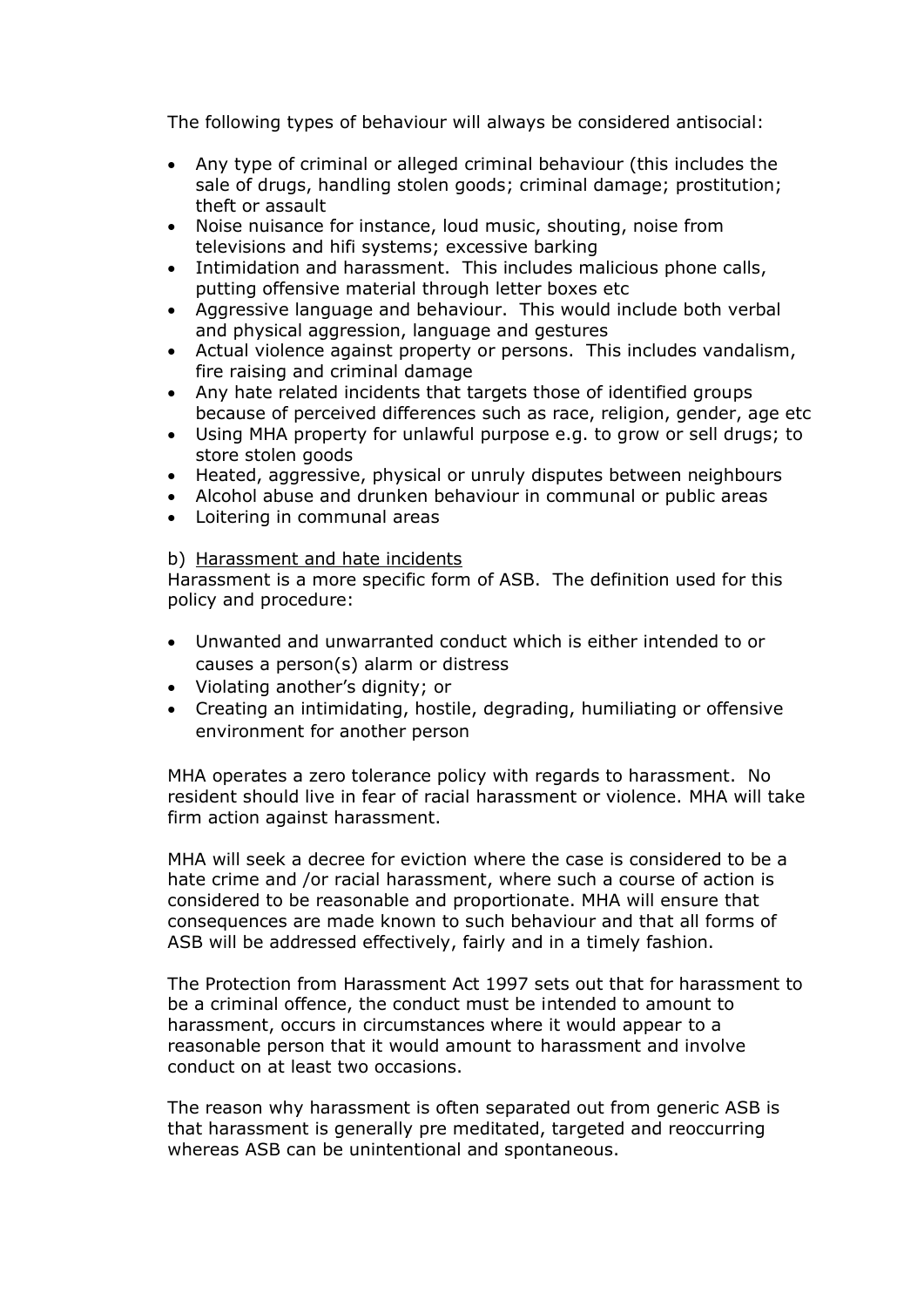Harassment is often unlawful whereas ASB may not be. Harassment on the grounds of sex, race, religion, disability, sexual orientation or any other protected characteristic may amount to unlawful discrimination under the Equality Act 2010 and may be a breach other legislation. Harassment which does occur more than once and meets the descriptions above is usually deemed a criminal offence under the auspices of the Protection from Harassment Act 1997.

Harassment on the grounds of any protected characteristic including race, colour, nationality, religion/belief, disability, sexuality, gender identity, gender or age, is dependent on the recipient's perception of the harassment. This can also be called a "hate incident". Once it is identified as harassment by the recipient, it must be investigated as such.

MHA recognises that racial harassment and hate crimes are generally under reported and will endeavour to provide advice and assistance to all tenants, owners and service users who ask.

Racist behaviour which can be defined as racial harassment includes, but is not limited to:

- Actual and threats of physical attacks
- Racist graffiti
- Property damage
- Nuisance incidents
- Written or verbal abuse
- Behaviour such as wearing racist badges or insignia

All hate incidents must be recorded as per procedure.

#### c) Reports of antisocial behaviour

Complaints of ASB may be reported by:

- The victim
- A third party, e.g. relation, employee, contractor etc
- A specialist organisation, e.g. police, local authority etc

Anonymous complaints will also be investigated as MHA understands that there is often an indication of fear of reprisals. Incidents of ASB will be investigated if it's reported that a tenant in property owned by us, in or around the property owned by us or in the neighbourhood where the Association owns properties.

MHA will accept reports of ASB in person, verbally via telephone, in writing, via email, text or through a third party to any employee.

MHA will define ASB as either Category A, B or C depending on the seriousness of the behaviour and the impact on the victim. For Category A an investigation will start within one working day. For Category B an investigation will start within 2 working days. For category C an investigation will start within 3 working days.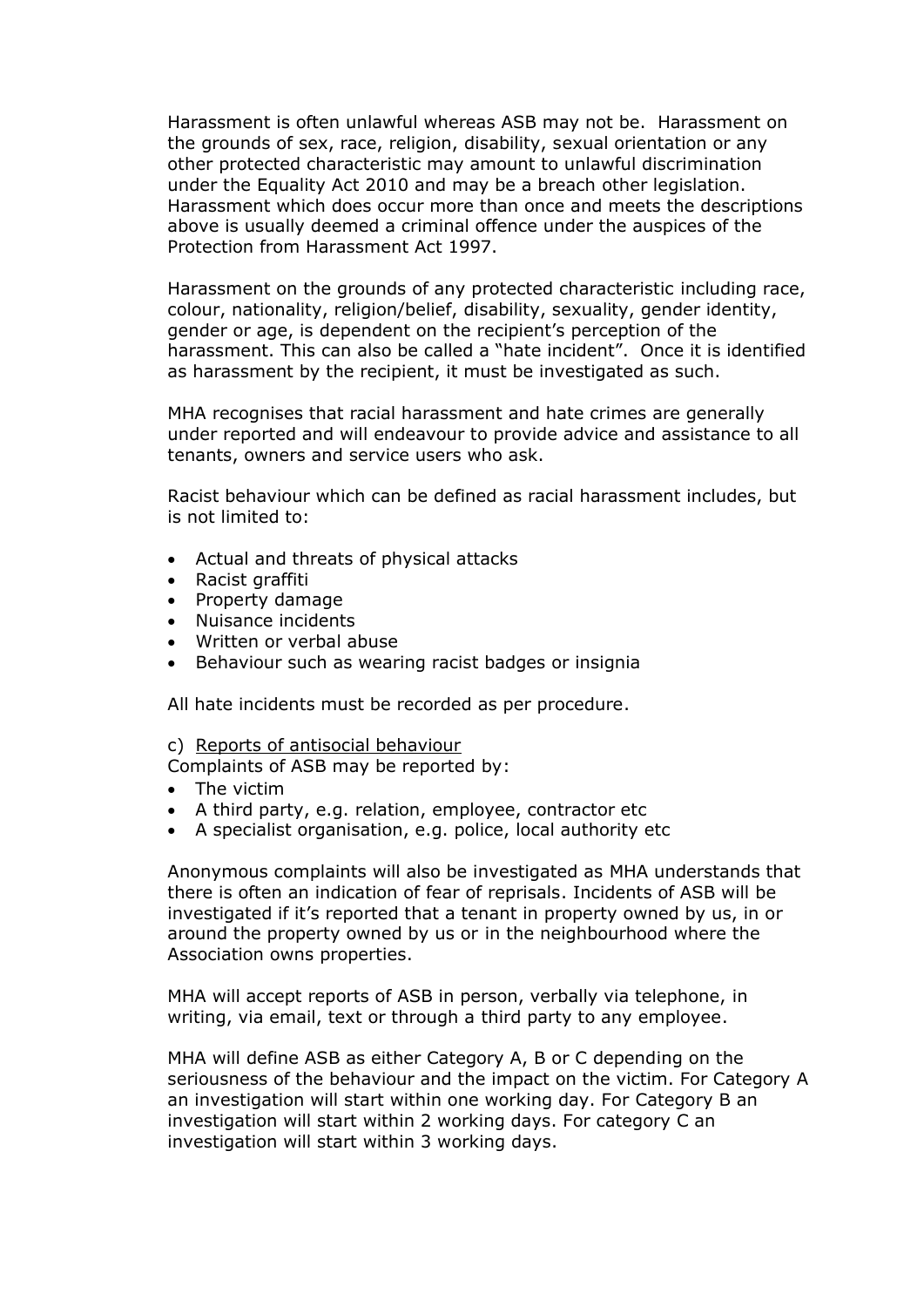#### d) Resolving antisocial behaviour complaints

MHA aims to resolve ASB complaints within the appropriate target for Category A, Category B and Category C complaints. See APPENDIX 1 for full details.

All reports of ASB will be taken seriously and individuals will be provided the opportunity to discuss their concerns with an employee of MHA and the Association will remain impartial when dealing with complaints and will aim for reconciliation and harmony in the community.

MHA recognises that many of the complaints we receive are more about neighbour disputes than ASB and will take a more measured Approach. However, MHA recognises that this can significantly impact upon quality of life and staff will aim to promote good relations between neighbours. Feedback regarding action taken or progress of cases, will be provided to the victims of ASB. This feedback may include advice on the limitations of our powers to deal with specific incidents or circumstances, and on the most appropriate agency to be contacted or involved.

Confidentiality of all parties involved in cases of ASB will be respected, except where an offence is disclosed and MHA has other duties such as those related to safeguarding issues, with regards to protecting children or vulnerable adults. However, it must be noted and recognised that parties involved in cases can often be identified from the nature of the complaints made.

When investigating reports of ASB, staff may approach other tenants, owners, residents or organisations to seek confirmation or corroboration of events. In cases of widespread ASB, community groups may also be involved to support initiatives.

MHA can pursue a range of non-legal measures to address ASB. These will always be pursued initially with formal legal action as a last resort, unless the offence merits legal action immediately, for instance racial harassment, hate crime, drug dealing. The decision to take legal action will rest on approval from the Housing Services Manager. Where legal action is taken, the Housing Services Manager should provide updates to the relevant committee. Non legal preventative measures include but are not limited to:

- Assessment of tenant needs at sign up- and subsequent visits
- Collaborative working with tenants, residents, owners and resident groups to ensure they are aware of their responsibilities and the support they can receive
- Having good links with partner agencies
- Using Good Neighbourhood Agreements

Non legal measures include but are not limited to:

- Mediation
- Tenancy support
- Antisocial Behaviour Contracts
- Verbal/written warnings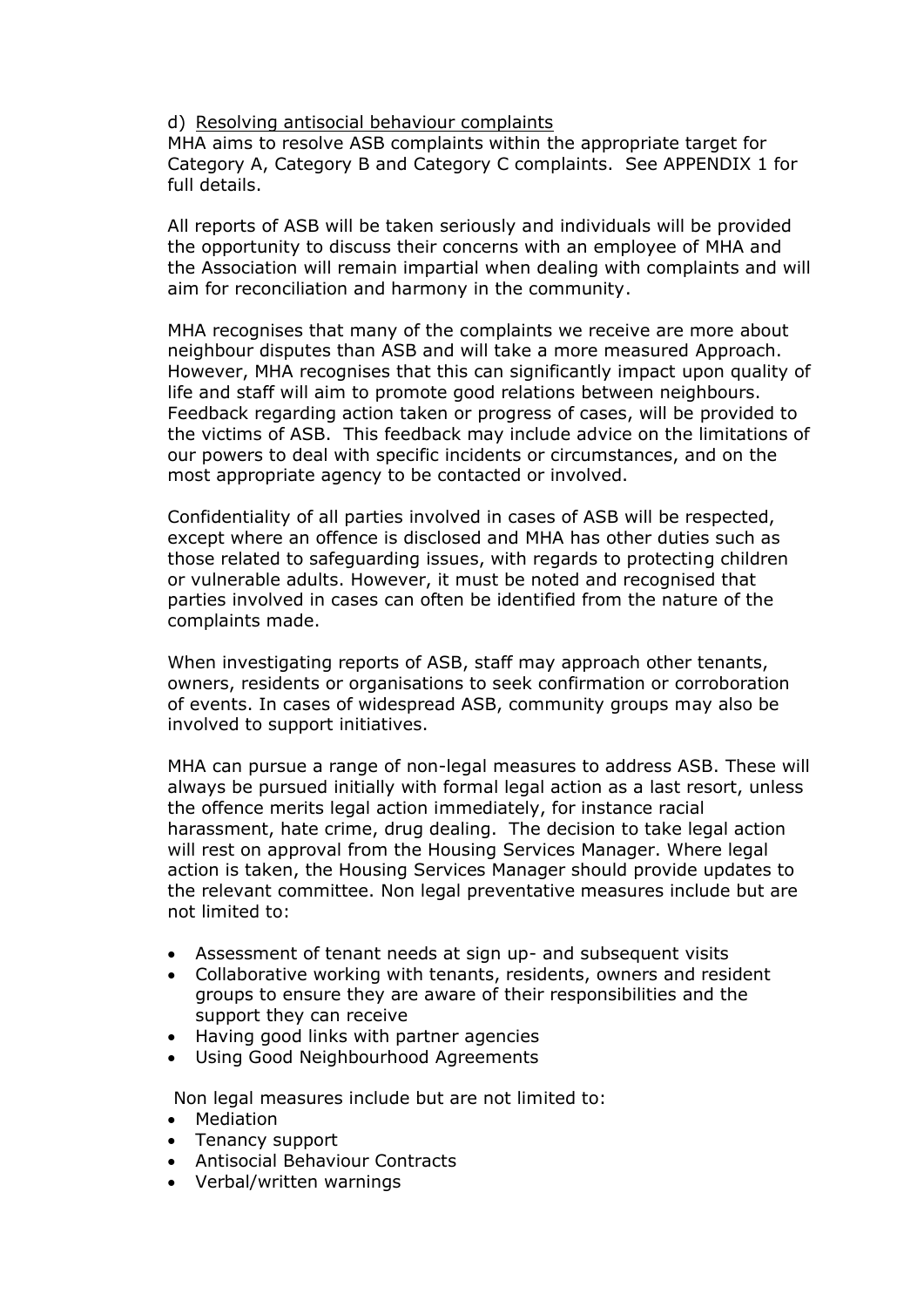- Unacceptable behaviour notice (UBNs)
- Local Authority action against noise nuisance
- Management transfers

MHA will endeavour to reach a satisfactory resolution without resorting to legal action, but there will be times when this is required. Action will be taken against the perpetrator of ASB, harassment or hate crime rather than moving the person affected by it. If the perpetrator is a tenant of the agreement.

Legal measures include:

- Seeking compensation from the perpetrators for damage to property
- Possession proceedings
- ASB orders and conversion to short Scottish Secure Tenancy (SSST)
- Refusing mutual exchange

All performance indicators and targets for ASB will be set by and reported regularly to the relevant governing bodies.

#### e) Partnership working and information exchange

MHA is committed to partnership working to ensure that all available measures are used effectively to ASB, regardless of tenure. Local Authorities and police have a joint responsibility to prepare an ASB strategy for each area. MHA will cooperate in the preparation and implementation of strategies where invited and participate as appropriate in community initiatives.

#### f) External service providers

When appropriate MHA will enter into service level agreements with other service providers such mediation services. Employees will also consider referring cases to specific projects or services provided in a local setting where it is considered that this will be of benefit, such as tenancy support and family intervention

#### g) Identifying lead responsibility

MHA will normally take responsibility for investigating and dealing with reported ASB in the neighbourhoods in which our tenants and owners live. However, depending on the nature of the ASB being carried out and the identity of the alleged perpetrator it may be more appropriate for other organisations to take the lead with close liaison and support from MHA, for example:

- Where there has been criminal damage, assault or harassment it is not usually appropriate for MHA staff to lead the investigation. In these cases, employees should take advice of the other organisations involved e.g. police
- If the case involves another council or housing association tenant, then the case may be referred to the responsible manager in that organisation's housing department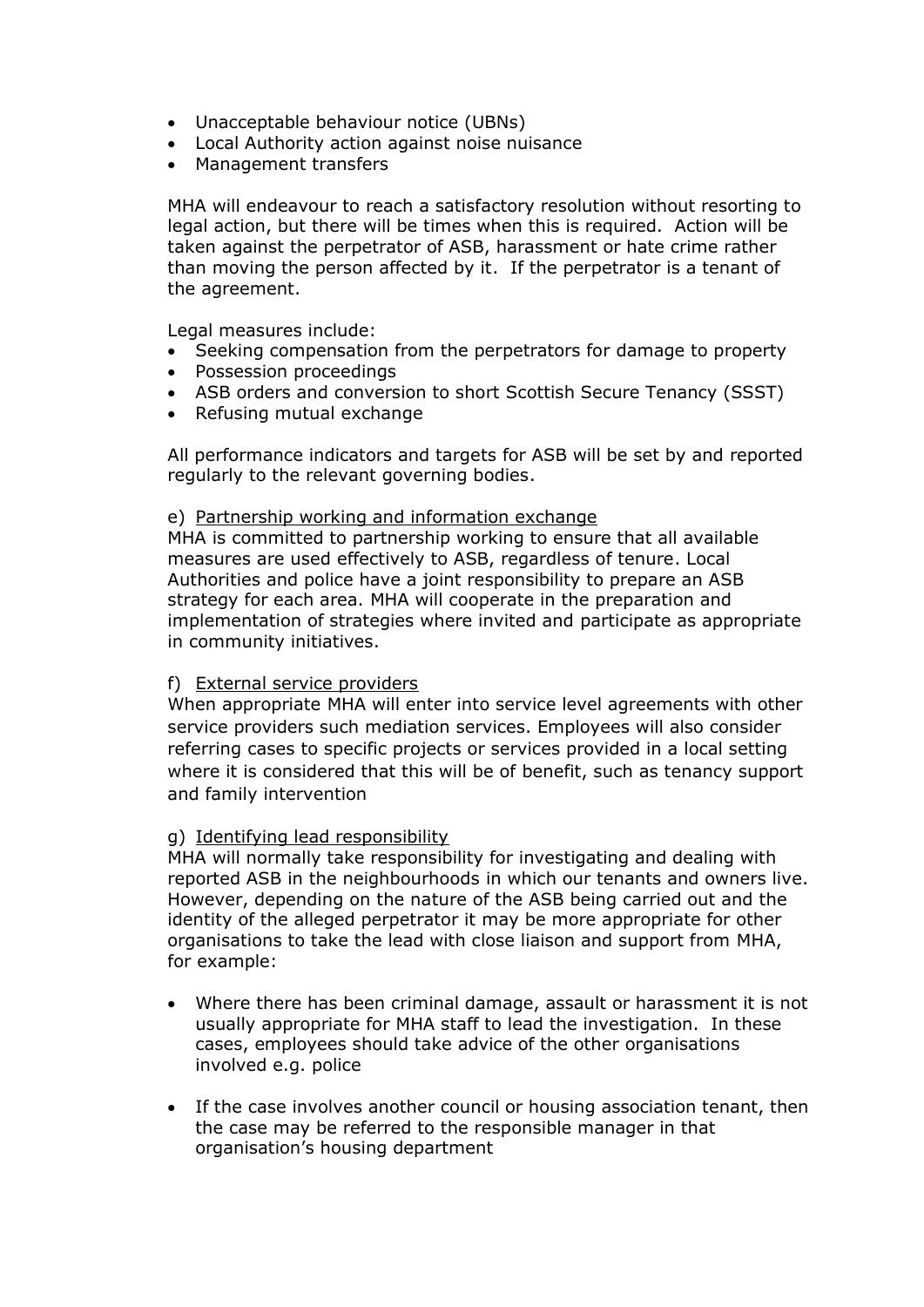If the alleged perpetrator is an owner occupier or a private service user, the case may be referred to a solicitor, the police or local authority ASB team

# h) Information Sharing

Information sharing protocols can be established with partner agencies who are willing. Protocols will list all the organisations involved in the sharing data, name the officers responsible for ensuring compliance, identify the information authorised to be exchanged, set out the process for exchange and agreed timescales, outline how data will be held securely, explain the reasons for sharing the data and must be signed by all the parties involved

Under section 139 of the Antisocial Behaviour (Scotland) Act 2004, any person has the power to release information to a relevant authority where it is necessary for the purpose of any measure in the 2004 Act or any piece of legislation which relates to tackling ASB. Relevant authorities are the local authority, a Chief Constable, Principal Reporter, registered social landlord or an authority or organisation administering housing benefit or providing services related to housing benefit. Section 139 also applies to the whole of the Antisocial Behaviour (Scotland) Act 2004 and other legislation which deals with ASB and its effects; it does not only apply to applications for ASBOs or eviction. This means that it includes disclosure and sharing of information to support ASB strategies, prevention and early intervention as well as legal measures.

In general terms all information received from victims and witnesses of ASB will be treated as being given to MHA in confidence. Where MHA passes on information to a relevant under the terms of section 139, the authority must be told the information is confidential and must respect that confidentiality. This will also apply to any information received by MHA.

# i) Management Committee Members involved in antisocial behaviour/harassment

Management Committee Members cannot remain or be re-elected if they are party to any legal proceedings involving MHA. Where a case of ASB or harassment involved a Management Committee Member is referred to a governing body, the individual concerned will be asked to either declare an interest where the case is being discussed or take a leave of absence pending investigation

# 7. **MONITORING AND REVIEW**

The Housing Services Manager is responsible for ensuring all staff follow the procedure. The monitoring of the Anti-Social Behaviour & Harassment Policy will be carried out on a bi-monthly basis by the Services Committee. This policy will be reviewed biennially or otherwise if deemed necessary.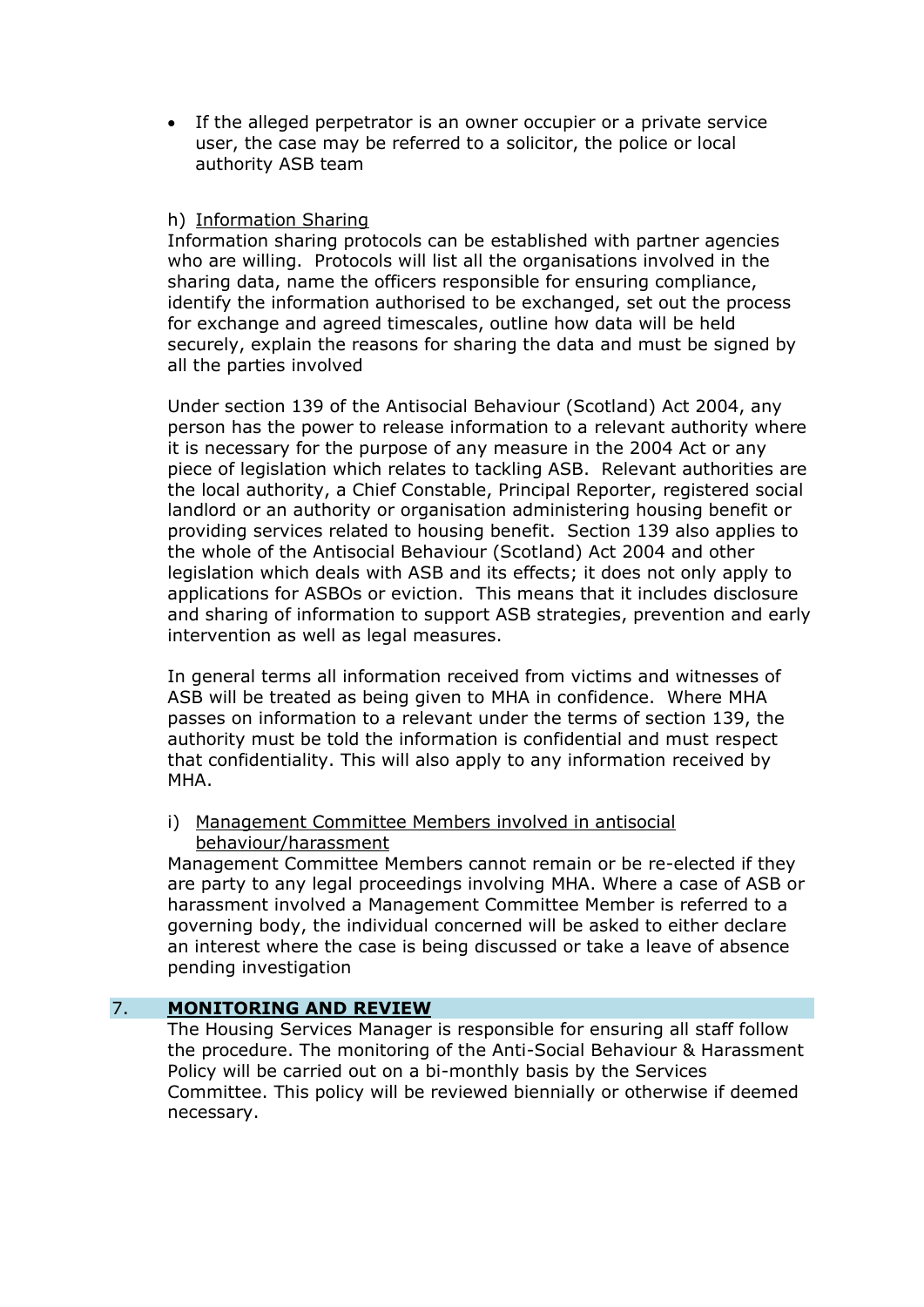# 8. **DATA PROTECTION**

MHA controls the personal information that we collect, this means that we are legally responsible for how we collect, hold and use personal information. It also means that we are required to comply with the General Data Protection Regulations (GDPR) when collecting, holding and using personal information. See our Privacy Policy for more information.